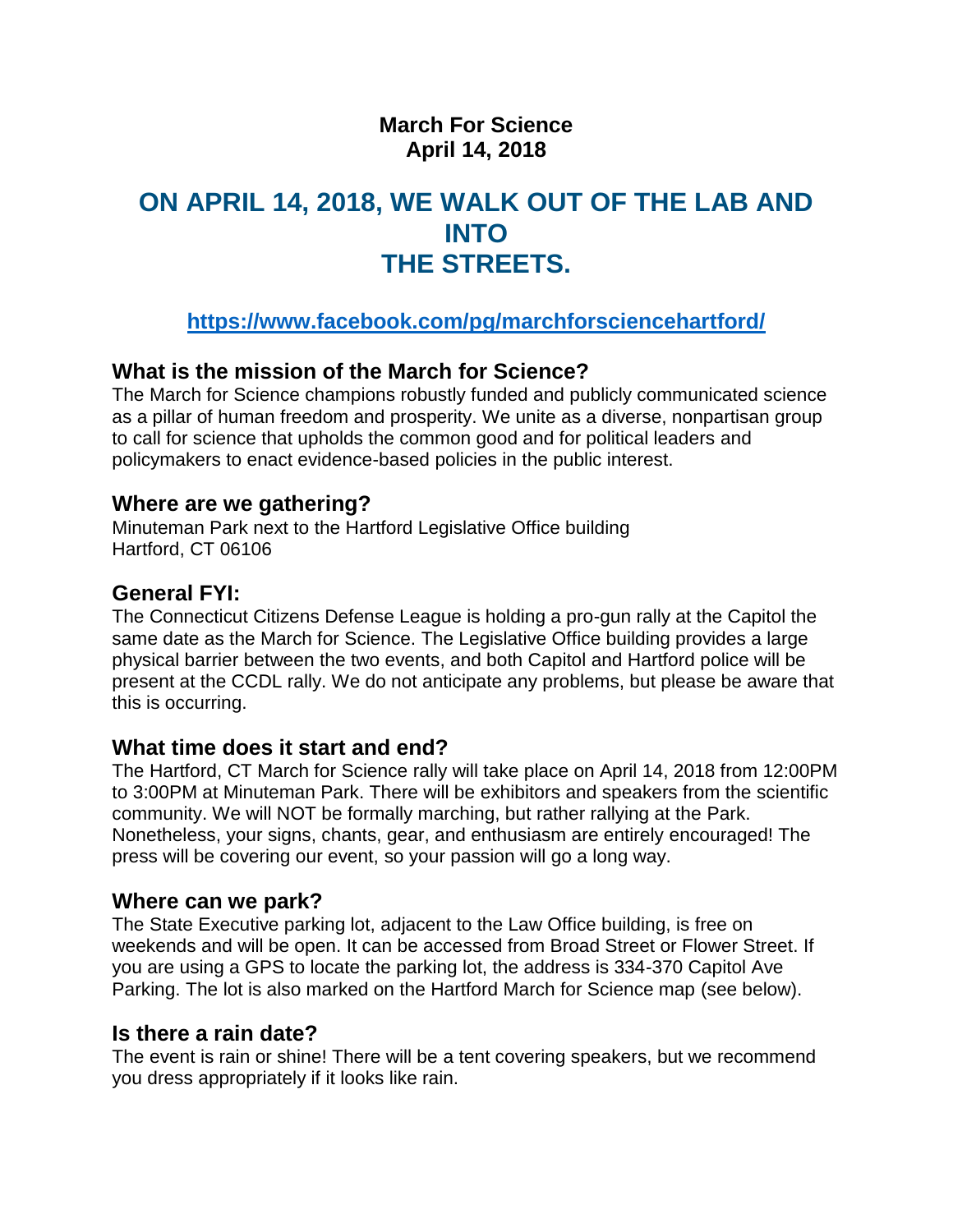#### **Where can we get dropped off?**

You can drop off friends or family at Minuteman Park, located at the intersection of Broad Street and Capitol Ave.

## **Can we use public transportation?**

Yes! We strongly encourage it!! There is a fastrak on Broad Street and Oak Street:<http://ctfastrak.com/> Bus information is here:<https://www.cttransit.com/> Skedaddle is an app you can download to carpool to the event and/or to the D.C. March as well: [https://www.letskedaddle.com](https://www.letskedaddle.com/)

## **Is this kid friendly?**

Yes, we welcome the whole family!

## **Will there be food?**

We will not have food at the event proper, but there are a number of restaurants within walking distance of Minuteman Park.

## **What about bathrooms?**

No, there will not be portapottie availability.

## **Will it be ADA accessible?**

Yes. There will be handicap accessible parking spots reserved at the front of the lot, designated on the Hartford March for Science map. Staff will be available to keep the area open for accessibility. There is a sidewalk leading from the street (across from the parking lot) to a designated accessibility area near the speakers' stage. There will be a sign language interpreter as well.

## **Where can I get a t-shirt?**

<https://www.bonfire.com/march-for-science-ct-2018/>

If you order through bonfire, you will not get your tee in time for the rally. We will have a limited number of shirts for purchase on the day of the rally, cash only.

## **Is there an official color/hat/etc?**

No. Lab coats are welcome, as are brain hats. And, of course, your newly purchased Hartford, CT March for Science T-shirt!

## **How do I stay up to date?**

Follow us on social media here: <https://www.facebook.com/marchforsciencehartford/>

## **Do you have a list of speakers?**

Yes, information about each of the speakers is posted on our Facebook page.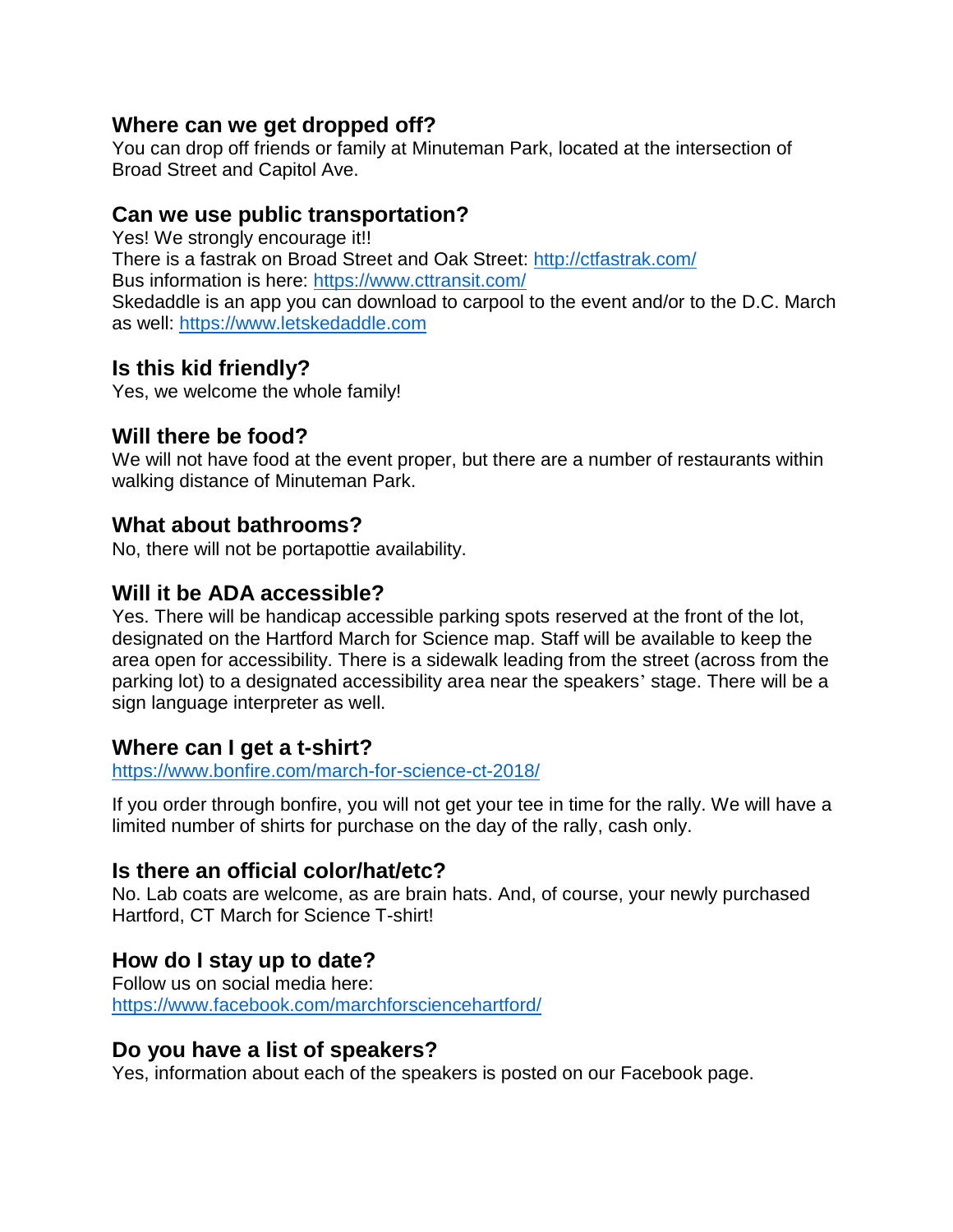## **Do you have a list of exhibitors?**

We do! They will be announced along with our speakers in the upcoming days.

## **Is the national March for Science embracing diversity?**

Inclusion, diversity, equity, and accessibility are integral to our mission and to our overall goals and principles. We cannot ignore issues of racism, sexism, homophobia, ableism, xenophobia, or any other form of discrimination in the discussion and implementation of science. Nor can we ignore the ways in which science has been misused to harm marginalized communities. The lack of inclusivity and diversity in STEM thwarts scientific advancements not only by limiting who conducts the research, but also by influencing what topics are studied, who participates in the research, and who will benefit from or be harmed by it. We are actively working with partner organizations and experts on these issues and march organizers come from and stand in solidarity with historically underrepresented scientists, science advocates, and communities impacted by attacks on science.

## **Can we bring signs or banners?**

Yes, please do! Keep in mind that you may be carrying it for a couple hours, so nothing too heavy. Sheets or fabric work great, or foam core, or just poster board or cardboard. Be sure to put holes in them as it may be windy. Large poles or sticks that could accidently hit people are not a great idea. You can use cardboard tubes like you find in wrapping paper or fabric stores. Sandwich boards also work, although in large crowds they can be hard to see. Please remember to take out what you bring into the park as we are all responsible for keeping it clean.

## **What organizations have endorsed the March for Science?**

Too many to list here! But it includes AAAS, NSTA and many more! The whole list is here: <https://www.marchforscience.com/partners/>

## **How does the national march define being political?**

To an extent, the march is inherently political, as one of our goals is to hold leaders in politics and science accountable. When institutions of any affiliation skew, ignore, misuse or interfere with science, we have to speak out. Science should inform political decision-making. At the same time, political decisions deeply influence the type of science we are able to do and the type of people who are allowed to conduct science and benefit from scientific advancements.

## **What does the national march mean when it says it's non-partisan?**

We take strong stands on policy issues based on the best available scientific evidence, but we will not let our movement be defined by any one politician or party, nor do we try to advance the prospects of any party or individual. Science affects people everywhere and we want to build a movement that can advance science's ability to serve communities for a very long time—long after today's politicians have left office and however political parties evolve.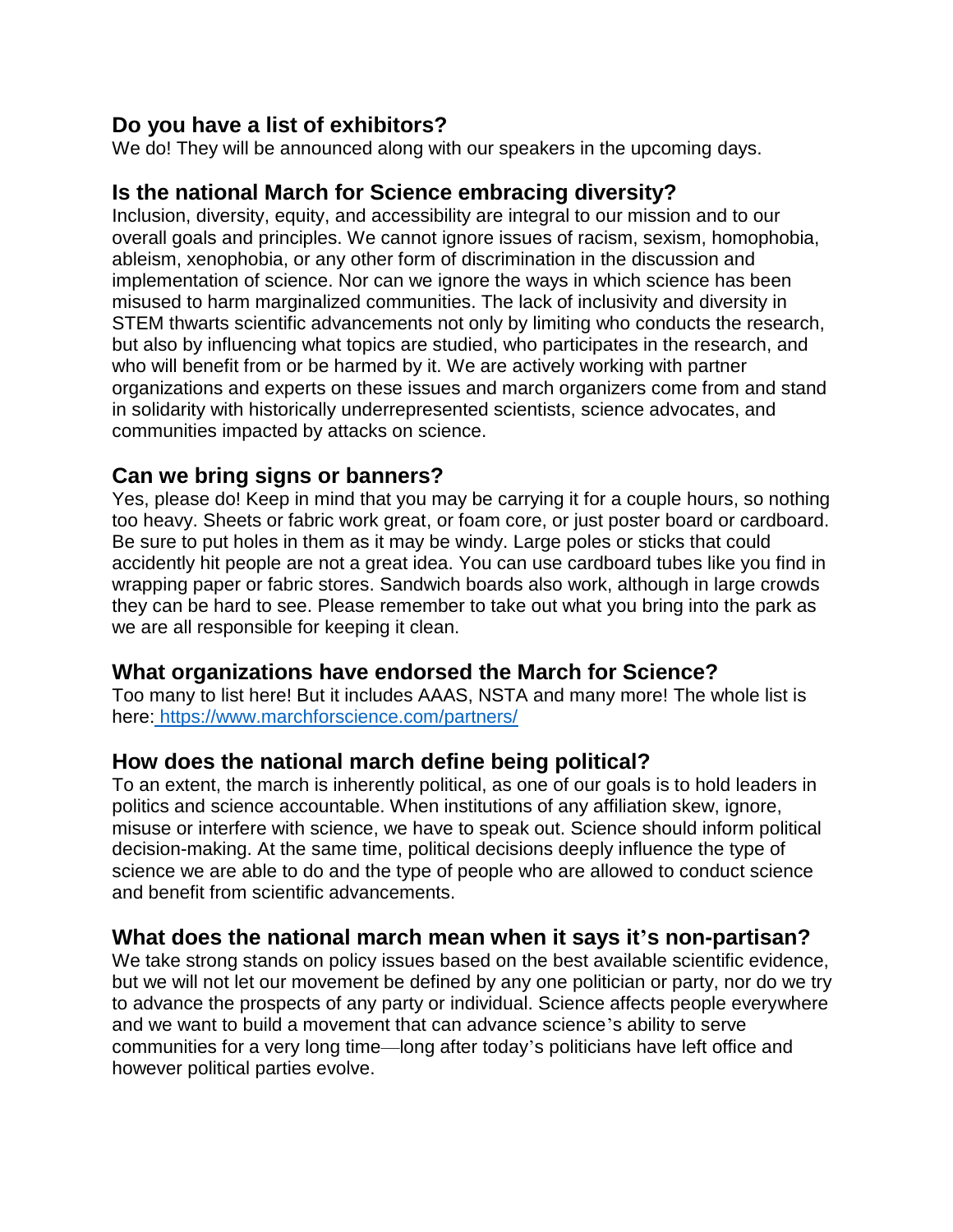#### **Will I be arrested?**

No. It is very, very unlikely. The appropriate authorities are aware of our event. Our goal is to mount a peaceful and effective gathering. We do not plan to risk arrest and do not plan an any civil disobedience activities that would lead to arrest. In the event that a police officer threatens you, you can ask to speak to their supervisor and remind them that you are protected by the First Amendment. However, we strongly recommend that you do not disobey any order that a police officer gives you.

More information on your rights is here: [https://www.aclu.org/sites/default/files/field\\_pdf\\_file/kyr\\_protests.pdf](https://www.aclu.org/sites/default/files/field_pdf_file/kyr_protests.pdf) [https://www.aclu.org/know-your-rights/what-do-if-your-rights-are-violated-demonstration](https://www.aclu.org/know-your-rights/what-do-if-your-rights-are-violated-demonstration-or-protest)[or-protest](https://www.aclu.org/know-your-rights/what-do-if-your-rights-are-violated-demonstration-or-protest)

If you are deaf and stopped by police: <https://www.aclu.org/know-your-rights/deaf-rights-what-do-when-dealing-police>

In the very unlikely event that you are arrested, you will not likely be charged as you are exercising your First Amendment rights. Please call a friend or march organizer. If you see someone near you being arrested, get that person's name and contact information. Get the police officer's name if you can. You have the right to videotape the encounter, but stay out of the way and do not interfere.

Refer to this article from the Atlantic for more information: [http://www.theatlantic.com/technology/archive/2015/04/what-to-say-when-the-police](http://www.theatlantic.com/technology/archive/2015/04/what-to-say-when-the-police-tellyou-to-stop-filming-them/391610/)[tellyou-to-stop-filming-them/391610/](http://www.theatlantic.com/technology/archive/2015/04/what-to-say-when-the-police-tellyou-to-stop-filming-them/391610/)